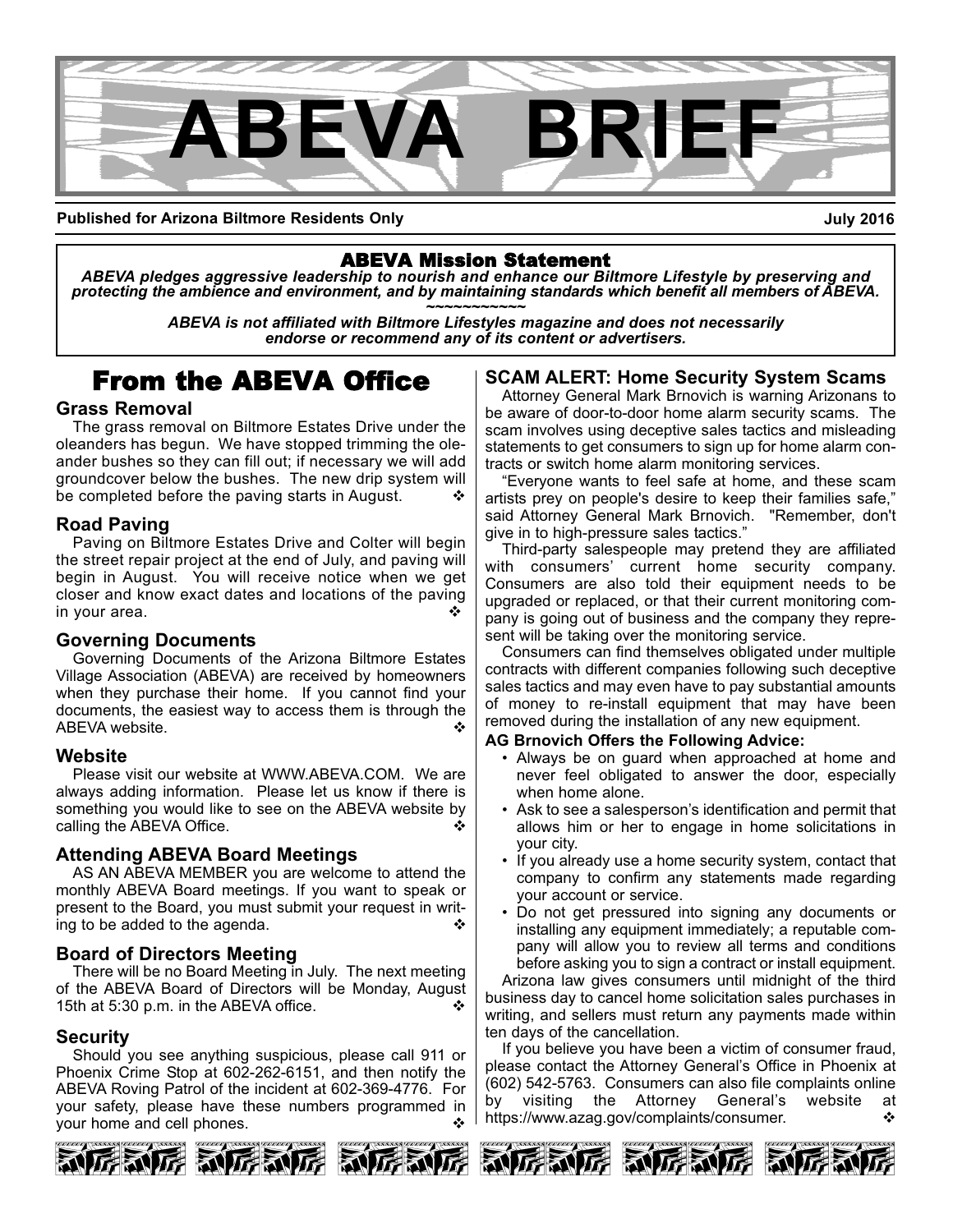

| <b>Monthly ABEVA Patrol Report</b><br>Recap for the<br>Month of May 2016 |                  |
|--------------------------------------------------------------------------|------------------|
| <b>NAME OF INCIDENT</b>                                                  | <b>INCIDENTS</b> |
| <b>ALARMS</b>                                                            | 5                |
| <b>ASSUALT / SHOOTING</b>                                                | $\Omega$         |
| <b>BURGLARY / ROBBERY</b>                                                | 1                |
| <b>SUSPICIOUS: PERSON / VEHICLE</b>                                      | 8                |
| <b>VEHICLE BREAK-IN</b>                                                  | $\overline{2}$   |
| <b>TRESPASSING: VEHICLE / PERSON</b>                                     | $\overline{12}$  |
| <b>MISCELLANEOUS</b>                                                     | 16               |
| <b>DISTURBANCES</b>                                                      | 13               |
| <b>FIRE DEPARTMENT</b>                                                   | $\overline{4}$   |
| <b>MEDICAL EMERGENCY / AMBULANCE</b>                                     | $\overline{2}$   |
| <b>PROPERTY DAMAGE</b>                                                   | 9                |
| <b>POLICE INVOLVED</b>                                                   | 8                |
| <b>THEFT - PROPERTY</b>                                                  | $\Omega$         |
| THEFT - VEHICLE                                                          | 7                |
| <b>VIOLATION: PARKING / TRAFFIC</b>                                      | 78               |
| <b>LEAK: WATER / GAS</b>                                                 | 15               |
| <b>OPEN: WINDOW / GATE / DOOR</b>                                        | 6                |
| <b>GARAGE DOORS OPEN</b>                                                 | $\overline{18}$  |
| <b>LIGHTS</b>                                                            | 9                |
|                                                                          |                  |
| <b>TOTAL REPORTS:</b>                                                    | 213              |

#### **Lock the Doors and Windows**

Studies have shown that roughly 40 percent of all home break-ins occur through an unlocked door or window. Granted, this alone isn't going to prevent a burglar from entering your home, but it's one more step in safeguarding your property from intrusion.

Homeowners should illuminate their property with sufficient lighting, especially with motion detectors to prevent burglaries. This will prevent burglars from entering the property because it will give off an illusion that people are currently in the house. Trim all trees and shrubs to prevent intruders from hiding in them, especially around the windows of two-story houses.

Homeowners should lock all outside doors and windows before leaving the house, even if away for a short time. Always keep the garage door closed and secure to ensure that nobody can enter through any backdoors. Homeowners should also arrange with the Post Office to



hold their mail while on vacation, or to forward it to a friend or neighbor. Install deadbolts on all outside doors. Purchase special locking mechanisms for all sliding glass doors and windows to minimize their vulnerability.

If more than 40 percent of break-ins happen without the use of force. That means a lot of people are leaving their doors and windows unlocked. Please take the time to check your doors, windows, and garage before you retire for the evening.  $\cdot$ 



# MEETINGS & LUNCHEONS

# **Biltmore Area Partnership Luncheon**

As in past summers, there will be no Biltmore Area Partnership Luncheons in the months of July and August, as many of the members and attendees will still be seeking the cooler climates or perhaps other parts of the world. The next luncheon will be on Tuesday, September 27th.  $\cdot\cdot\cdot$ 

# **Biltmore Networking Group**

The Biltmore Networking Group monthly happy hour provides an excellent opportunity to meet and network with others in the Biltmore community. There is usually a group of about 60-80 professionals, including finance, fine arts, government, hospitality, law, marketing, medicine, real estate, technology and many more.

The upcoming happy hours are planned for July 7th and August 4th from 5:30 p.m. to 7:30 p.m. at the Omaha SteakHouse Garden Lounge inside the Embassy Suites Phoenix Biltmore located at 2630 East Camelback Road, Phoenix, Arizona 85016 (602-955-3992). There is no need to RSVP, and there is never a charge to attend these events. If you have any questions or would like to be added to the email list for monthly announcements, please contact Shahpar at biltmorenetwork@gmail.com. Shahpar founded the Biltmore Networking Group in 2003. variation of  $\sim$   $\sim$   $\sim$   $\sim$   $\sim$ 

# **Biltmore Lunch Bunch**

The Biltmore Lunch Bunch (BLB) will meet on Friday, July 15th, 2016 at 11:45 a.m. at Frank and Albert's with Jennifer Allen as Coordinating Hostess. BYOM (Bring Your Own Money), order off the menu and come enjoy lunch with ladies who live or work in the Biltmore area. The dress is casual.

You will receive e-mail reminders of when the lunches are scheduled. If you have any questions or would like to be added to the list to receive reminders about the BLB, contact La Rita Mason at (602) 667-0002 or Irmason@arn.net. It helps in planning if you can let La Rita know in advance if you know you plan to come; however, if you don't know until the time of the event, drop-ins are always welcome.  $\cdot\cdot\cdot$ 

# SPECIAL OFFERS AND EVENTS

#### **Arizona Biltmore Resort and Spa**

Enjoy a full calendar of events and activities for all ages this Fourth of July weekend with stargazing, cooking classes, fireworks and more!

#### **Arizona Biltmore Beer Dinners**

July marks the next installment of the Arizona Biltmore Beer Dinners. Join The Arizona Biltmore as they celebrate Beers of Arizona Wednesday, July 13th where acclaimed microbrews are paired with original recipes by Arizona Biltmore's culinary team. The four-course dinners will be held in the private Sunroom of Frank & Albert's restaurant.











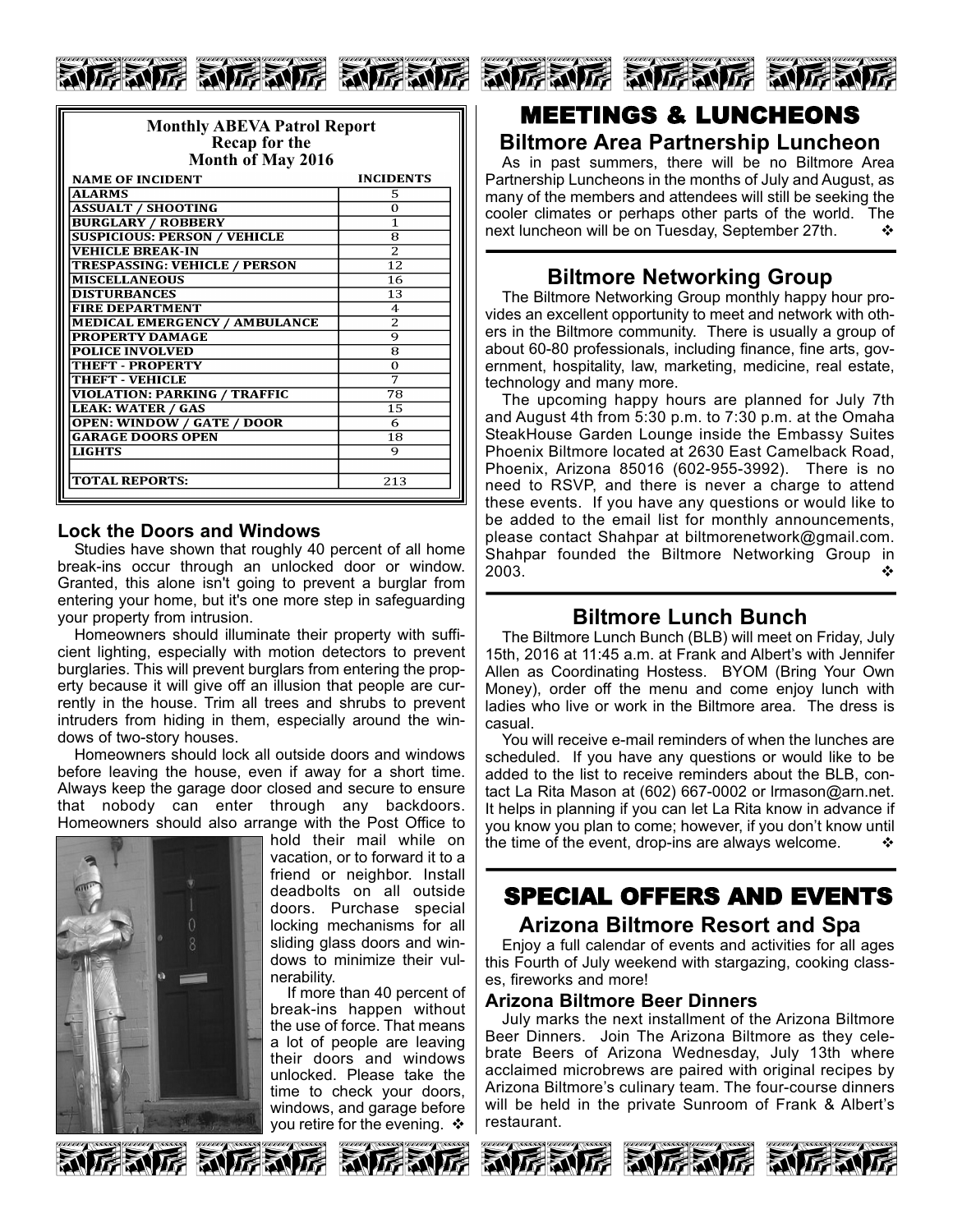





#### **Kids Tennis Camp**

This summer, kids can learn to play tennis while enjoying the resort-like atmosphere of the Arizona Biltmore. Daily tennis instruction is provided by USPTA certified Pro Josh Branyan. Other camp activities include swimming, kid's yoga, movies, arts & crafts and much more; this is summer at its best! Half day and full day sessions are available from through August 12th.

#### **High Tea**

Indulge in savory culinary delicacies and mouthwatering pastries complemented by an array of discerningly selected teas. Join them for Summer Tea on Sundays with seating available at noon or 2:00 p.m. Reservations are required. Please call 602-955-6600 for details.

#### **Wine Tastings**

During the summer months at Arizona Biltmore, resort guests can enjoy complimentary wine tastings in the historic ambiance of our hotel lobby.

Wine tastings take place every Friday afternoon throughout summer from 5:00 p.m. to 7:00 p.m. Guests must be 21 years of age or older to attend.

#### **Kids' Cooking Classes**

Weekly Kids' Cooking Class is a guest favorite! Classes are held every Saturday from 3:00 p.m to 4:00 p.m. at Frank & Albert's. Reservations are required by calling 602-955-6600.

#### **Stargazing**

The desert southwest is the 'astronomy capital' of the United States. Experience the beauty of the Arizona night sky with the guidance of a professional astronomer on holiday weekends. Held on Squaw Peak Lawn, this educational activity is perfect for the whole family.

#### **4th of July Fireworks**

Experience 4th of July at The Arizona Biltmore. Be enthralled by breathtaking fireworks over Squaw Peak Lawn on July 3rd, 2016 and take in a truly memorable experience that the whole family can enjoy together.

# **Arizona Biltmore Golf Club**

Summer is in full swing, which means two things: 1) Its warm in Phoenix and, 2) Now is the perfect time to visit the Arizona Biltmore Golf Club.

**Summer Specials at The Biltmore Golf Club:** Take advantage of these great summer specials:

#WBW - On Way Back Wednesdays, The Biltmore takes greens fee back to \$19.29+tax after 9:00 a.m. daily.

**Happy Hour Golf** For just \$15, you can play four holes of golf plus grab a domestic beverage. **Lunch Practice Special - For just \$15 grab a famous Biltmore dog, a drink and a buck**et of balls.

**Couples Golf - For \$40+tax per couple on Tuesdays at 4:30 play 9-holes of golf, two** drink tickets for the beverage cart and a sleeve of golf balls. Contact Chad to sign up at 602-955-9794.

**Summer Pass - For a limited time this summer, purchase six rounds of destination golf** for the bargain price of \$144. This incredible offer is valid May 15 – August 31. Tee it up at The Arizona Biltmore or The Wigwam.

**Unlimited Golf Is Here -** If the Summer Pass isn't enough golf for you, then enjoy the privileges and prestige of an Arizona Biltmore Golf Club membership. Plus, you'll love the newly added perk of unlimited golf. Learn more about new membership options at www.azbiltmoregc.com.

**Happy Hour/Yappy Hour -** Grab your friends and neighbors for burgers, brews and views at the Adobe Restaurant! Enjoy \$5 appetizers and drink specials and relax on our newly misted patio. Happy Hour runs Monday through Thursday until 5:00 p.m., and Friday, Saturday and Sunday until 6:00 p.m. Plus, the Adobe's brand new Yappy Hour menu is perfect for that special dog in your life, as our dog-friendly and mister-cooled patio is a great place to hang morning til eve.  $\cdot$ 









# **ABEVA Board of Directors**

**James Bell, President Michael Leeman, Vice President Mark Monserez, Secretary Judith Shafkind, Treasurer Arnold Braasch, Director Steven Helm, Director Phil Tibi, Director Will Hawking, Director**

#### **ABEVA Office Information**

**2525 East Arizona Biltmore Circle, Building D, Ste. 145 Phoenix, Arizona 85016** Hours Mon.-Fri. 8:30 am-5 pm **6029551003 phone 6029551144 fax Carol Jones Community Manager**

> **The** *ABEVA Brief* **Editor Carol Jones cjones@abeva.com**

**Roving Patrol: 6023694776**

**Police Dept. Non-Emergency: 6022626151**

#### **Website Information**

Please visit the website at www.abeva.com. There is a link to Phoenix Metro Bank to pay your annual dues. You can download many ABEVA documents; CC&Rs, Parking Permission, Architectural Request Form, and more. You may also read board minutes and the ABEVA Brief online. ABEVA Brief online.

# **Handy Contacts**

City of Phoenix Back-Washing **Department** (Pools) 602.256.3190 Dead Animal Pick-up 602.262.6791 Dog Catcher 602.506.7387 Snake Control 480.894.1625 Fish & Game 602.942.3000 SRP Outages 602.236.8811 Water Department 602.262.6251 Water Department (after hours) 602.261.8000